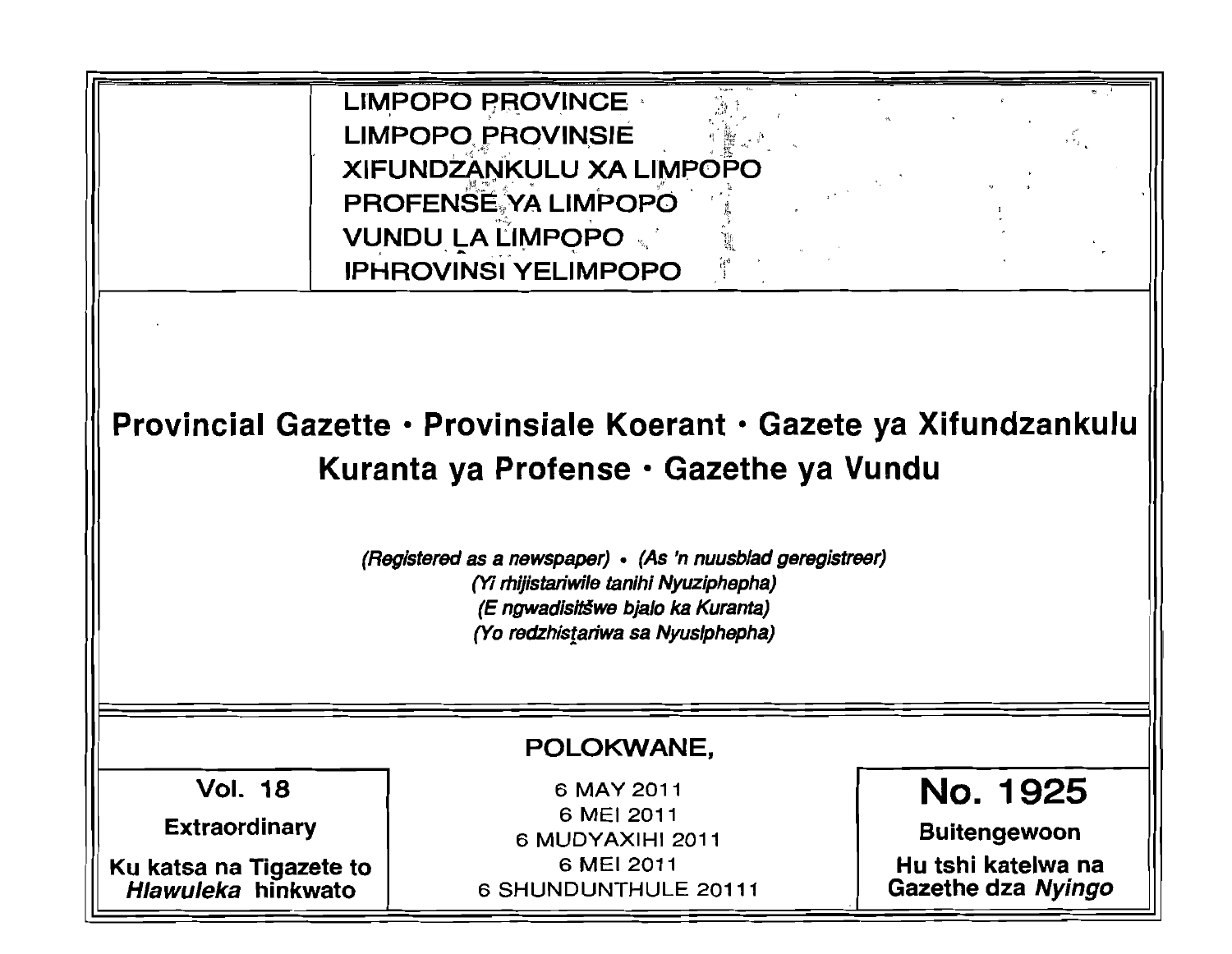# IMPORTANT NOTice

The Government Printing Works will not be held responsible for faxed documents not received due to errors on the fax machine or faxes received which are unclear or incomplete. Please be advised that an "OK" Slip, received from a fax machine, will not be accepted as proof that documents were received by the GPW for printing. If documents are faxed to the GPW it will be the sender's responsibility to phone and confirm that the documents were received in good order.

Furthermore the Government Printing Works will also not be held responsible for cancellations and amendments which have not been done on original documents received from clients.

# CONTENTS • INHOUD

| No. |                                                                                                         | Page<br>No. | Gazette<br>No. |
|-----|---------------------------------------------------------------------------------------------------------|-------------|----------------|
|     | <b>LOCAL AUTHORITY NOTICES</b>                                                                          |             |                |
|     | 165 Local Government: Municipal Systems Act (32/2000); Mogalakwena Municipality: Property Rates By-laws | 3           | 1925           |
|     |                                                                                                         |             | 1925           |
| 167 |                                                                                                         |             | 1925           |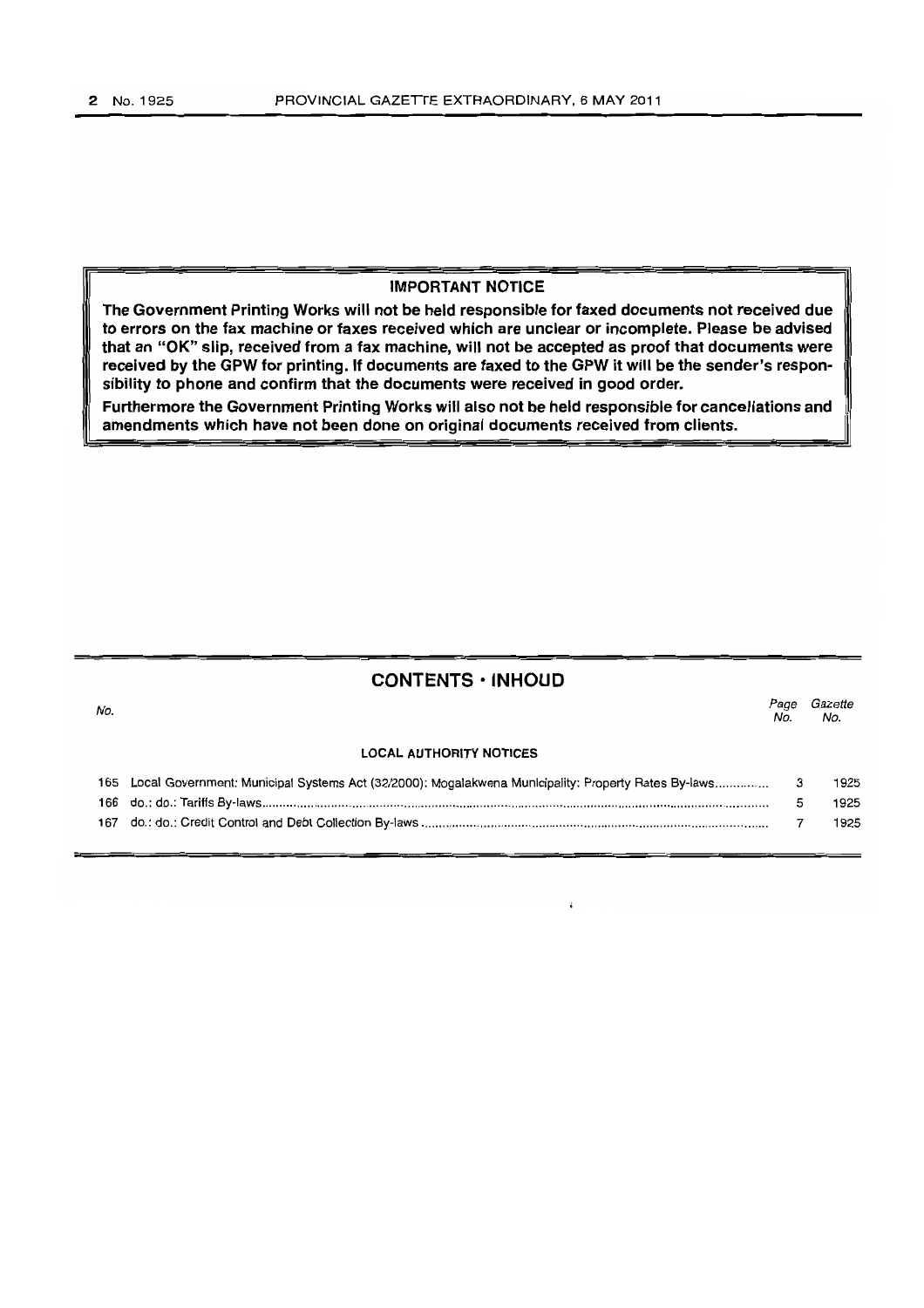# LOCAL AUTHORITY NOTICES

# LOCAL AUTHORITY NOTICE 165

# MOGALAKWENA MUNICIPALITY

Notice is hereby given in terms of section 13 of the Local Government: Municipal Systems Act, 2000 (Act 32 of 2000) that the Council of Mogalakwena Municipality has made the bylaws set out hereunder:

## PROPERTY RATES BY-LAWS

## WHEREAS

- (1) Section 229(1) of the Constitution authorizes a municipality to impose rates on property;
- (2) Section 3 of the Property Rates Act determines that a council of a municipality must adopt a policy consistent with the Property Rates Act on the levying of rates on rateable property in the municipality:
- (3) Section 6(1) of the Property Rates Act determines that a municipality must adopt bylaws to give effect to the implementation of its rates policy.

NOW THEREFORE be it enacted by the Municipality of Mogalakwena as follows:

#### 1. Interpretation

In this By-laws, unless the context otherwise Indlcates-

IIConstltution" means the Constitution of the Republic of South Africa, 1996 (Act 107 of 1996);

"Municipality" means the Mogalakwena Municipality;

"Property Rates Act" means the Local Government: Municipal Property Rates Act, 2004 (Act 6 of 2004):

"rate" or "rates" means a municipal rate on property as envisaged in section 229 of the Constitution;

"rates policy" means a rates policy adopted by the Municipality in terms of the Property Rates Act and this By-laws;

## 2. Adoption and Implementation of the rates policy

- (1) The Municipality shall adopt and Implement a rates policy on the levying of rates on rateable property in the Municipality which compiles with the provisions of the Property Rates Act.
- (2) The Municipality shall implement such rates policy to give effect to it.

## 3. Content of the rates policy

(1) The Municipality's rates policy shall be complied in accordance with section 3 of the Property Rates Act.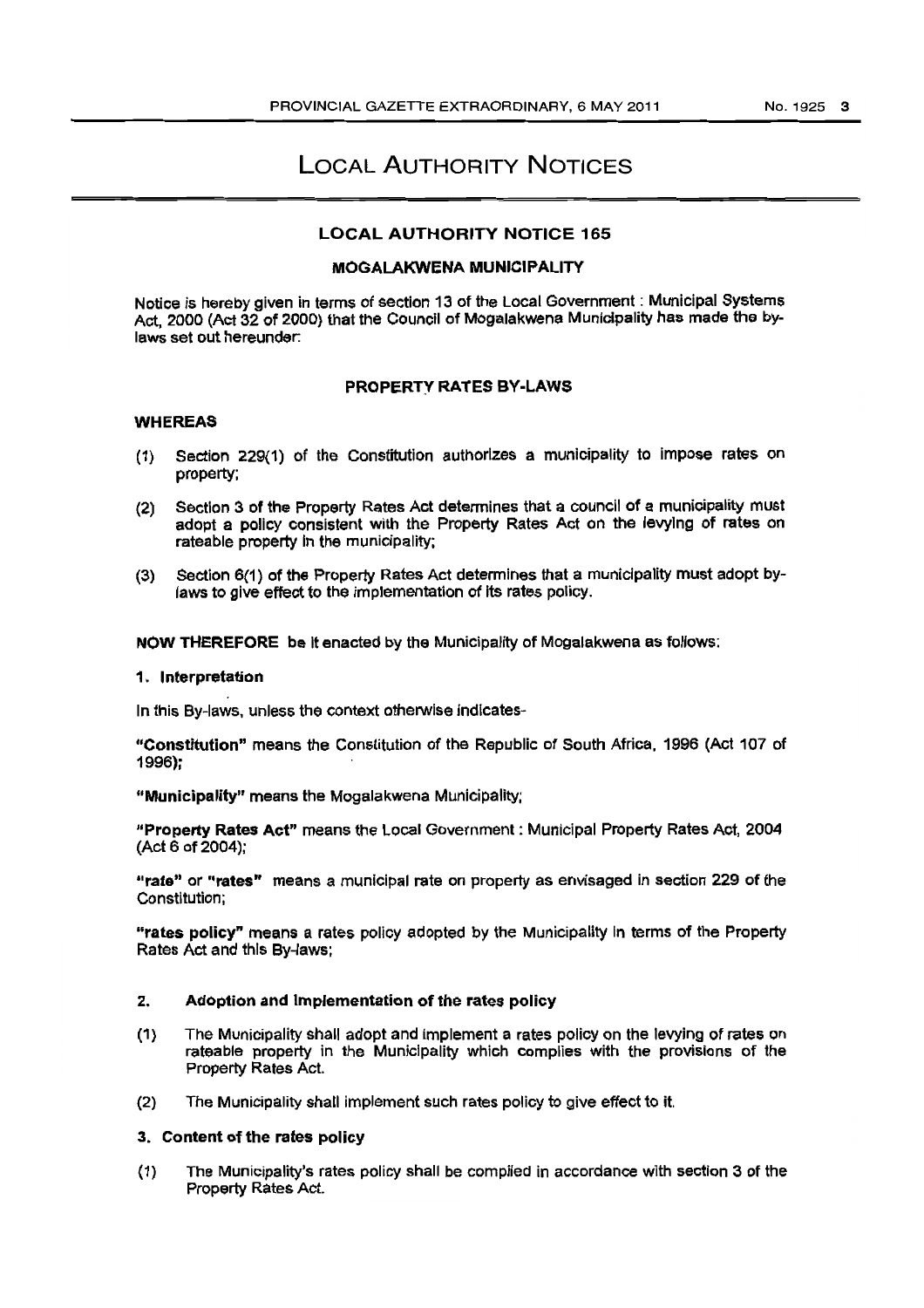#### 4. Enforcement of rates policy

The Municipality's rates policy shall be enforced through this By-laws and the Property Rates Act.

#### 5. Statements or Declarations

No person shall  $-$ 

- 5,1 make any false application, statement or declaration whioh will affect the rates payable on any property whether on his/her own behalf or that of someone else;
- 5,2 refuse to report any amendments to an application, statement or declaration, referred to in sub-section 5.1 to the Municipality within 7 days after such occurrence.

## 6. Penalties

Any person who contravenes the provisions of section 5 shall be guilty of an offence and on conviction liable to the payment of a fine not exceeding R10 000,00 (ten thousand rand) or imprisonment for a period not exceeding 12 (twelve) months or to such Imprisonment without the option of a fine or to both such fine and such imprisonment.

## 7. Short Title

This By-laws shall be called the Property Rates By-laws of the Mogalakwena Municipality. 2010.

#### 8. Operative date

This By-laws shall take effect on the date of publication in the limpopo Provincial Gazette.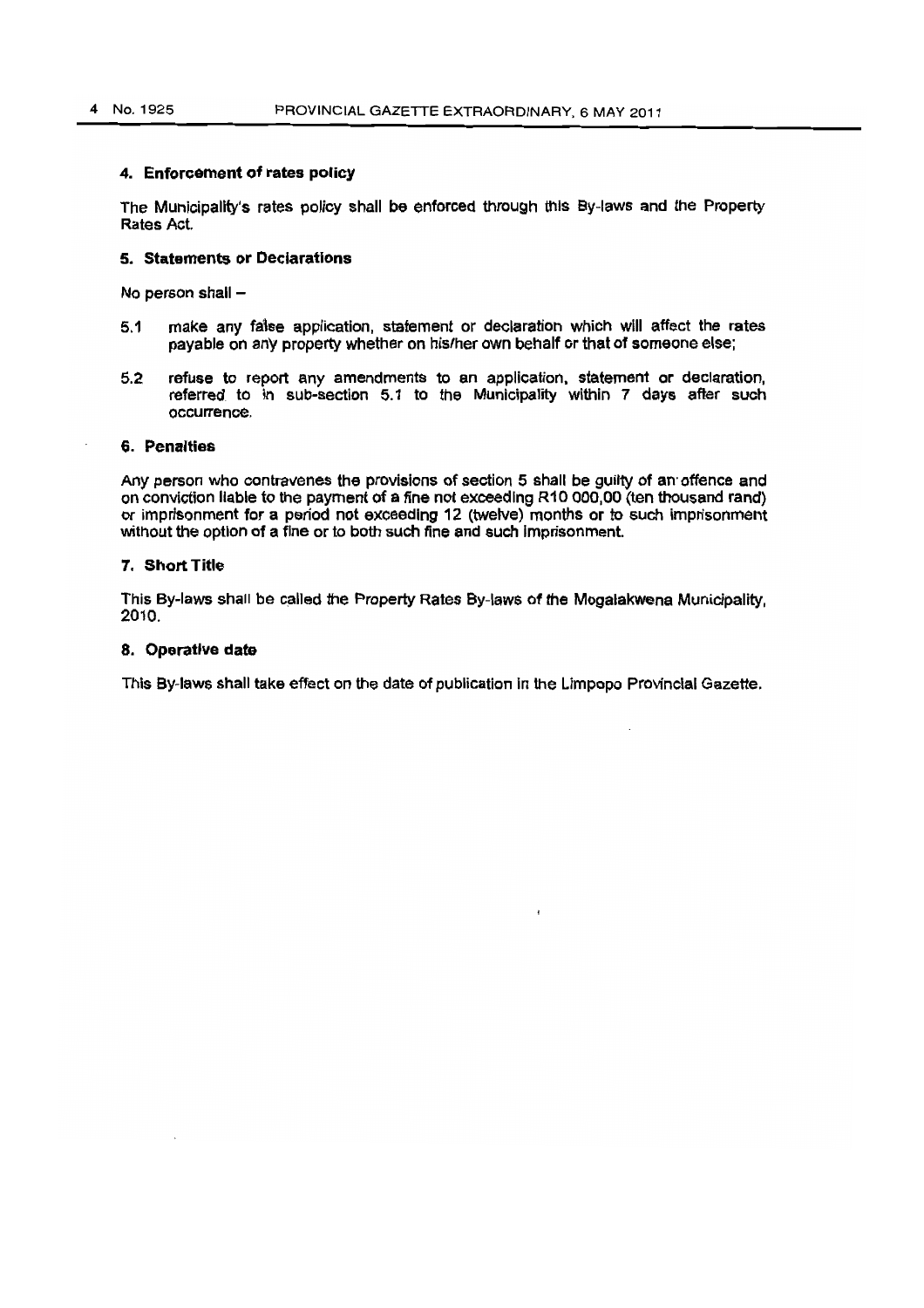## LOCAL AUTHORITV NOTICE 166

#### MOGALAKWENA MUNICIPALITY

Notice is hereby given in terms of section 13 of the Local Government: Municipal Systems Act, 2000 (Act 32 of 2000) that the Council of Mogalakwena Municipality has made the bylaws set out hereunder:

#### 'TARIFFS BY -LAWS

WHEREAS section 75A of the Local Government: Systems Act. 2000 (Act 32 of 2000) authorizes a municipality to levy and recover fees, charges or tariffs in respect of any function or service of the municipality, and to recover collection charges and interest on any outstanding amount.

AND WHEREAS in terms of section 74(1) of the Systems Act, a municipal council must adopt and implement a tariff policy on the levyfng of fees for a municipal servioe provided by the municipality or by way of service deliVery agreements which complies with the provisions of the Systems Act, the Local Government : Municipal Finance Management Act, 2003 (Act 56 of 2003) and any other applicable legislation.

AND WHEREAS in terms of section 75(1) of the Systems Act, a municipal council must adopt by-laws to give effect to the implementation and enforcement of its tariff policy.

AND WHEREAS in terms of section 75(2) of the Systems Act, by~laws adopted in terms of subsection 75(1) may differentiate between different categories of users, debtors, service providers, services, service standards and geographical areas as long as such differentiation does not amount to unfair discrimination.

NOW THEREFORE be it enacted by the Municipality of Mogalakwena as follows:

#### 1. Interpretation

In this By-laws, unless the context otherwise Indicates-

"Municipality" means the Mogalakwena Municipality;

"tariff policy" means a tariff policy adopted by the Municipality in terms of the Systems Act and this By·laws;

"Constitution" means the Constitution of the Republic of South Africa. 1996 (Act 107 of 1996):

·'Credlt Contror and Debt Collection By-laws and Policy'" means the Municipality's Credit Control and Debt Collection By-laws and Policy as required by sections 96(b) , 97 and 98 of the Systems Act;

"Systems Act" means the Local Govemment : Municipal Systems Act, 2000 (Act 32 of 2000).

"tariff" means fees, charges, or any other tariffs levied by the Municipality in respect of any function or service provided by the Municipality, excluding rates levied by the Municipality in terms of the Local Govemment : property Rates Act, 2004 (Act 6 of 2004).

## 2. Adoption and Implementation of the tariff policy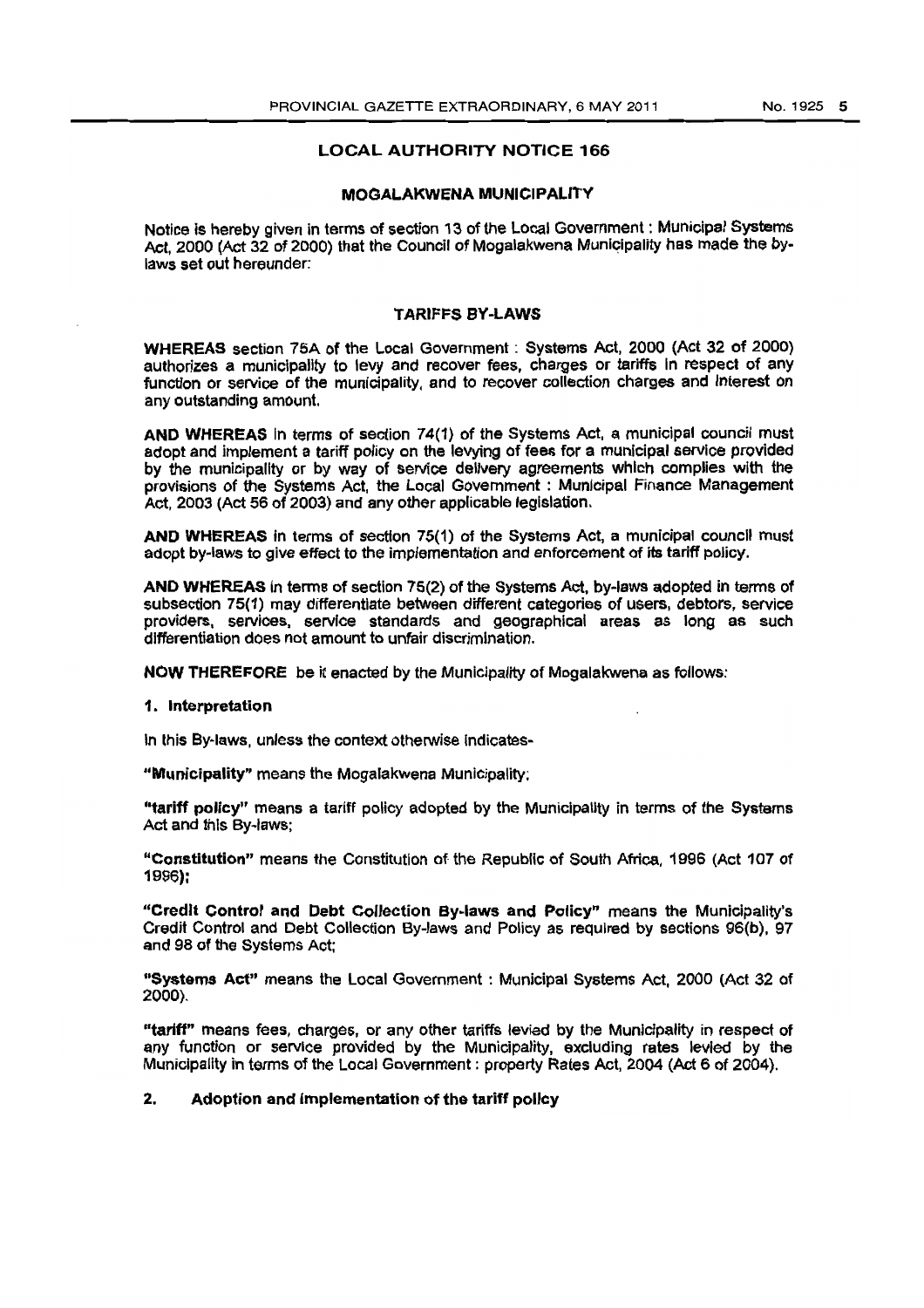- $(1)$  The Municipality shall adopt and implement a tariff policy on the levying of fees for a municipal service provided by the municipality or by way of service delivery agreements which complfes with the provisions of the Systems Act, the Local Government: Municipal Finance Management Act. 2003 (Act 56 of 2003) and any other applicable legislation.
- (2) The Municipality shall not be entitled to impose tariffs other than in terms of a valid tariff policy.

## 3. Content of tariff policy

The Municipality's tariff policy shall, inter alia:

- (1) apply to all tariffs imposed by the Municipality pursuant to the adoption of the Municipality's annual budget;
- (2) reflect the principles referred to in section 74(2) of the Systems Act and specify any further principles for the imposition of tariffs which the Municipality may wish to adopt;
- $(3)$  specify the manner in which the principles referred to in section 74 $(2)$  are to be implemented in terms of the tariff policy;
- (4) specify the basis of differentiation. if any. for tariff purposes between different categories of users, debtors, service providers, services. service standards and geographical areas as long as such differentiation does not amount to unfair discrimination;
- $(5)$  include such further enforcement mechanism, if any, as the Municipality may impose In addition to those contained In the Credit Control and Debt Collection Bylaws and Policy:

## 4. Enforcement of tariff policy

The Municipality's tariff policy shall be enforced through the Credit Control and Debt Collections By-laws and Policy and any further enforcements mechanisms stipulated in the Municipality's tariff policy.

## 5. Short Title

This By-laws shall be called the Tariffs By-laws of the Mogalakwena Municipality. 2010.

## 6. Operative date

This By-laws shall take effect on the date of publication in the Limpopo Provincial Gazette.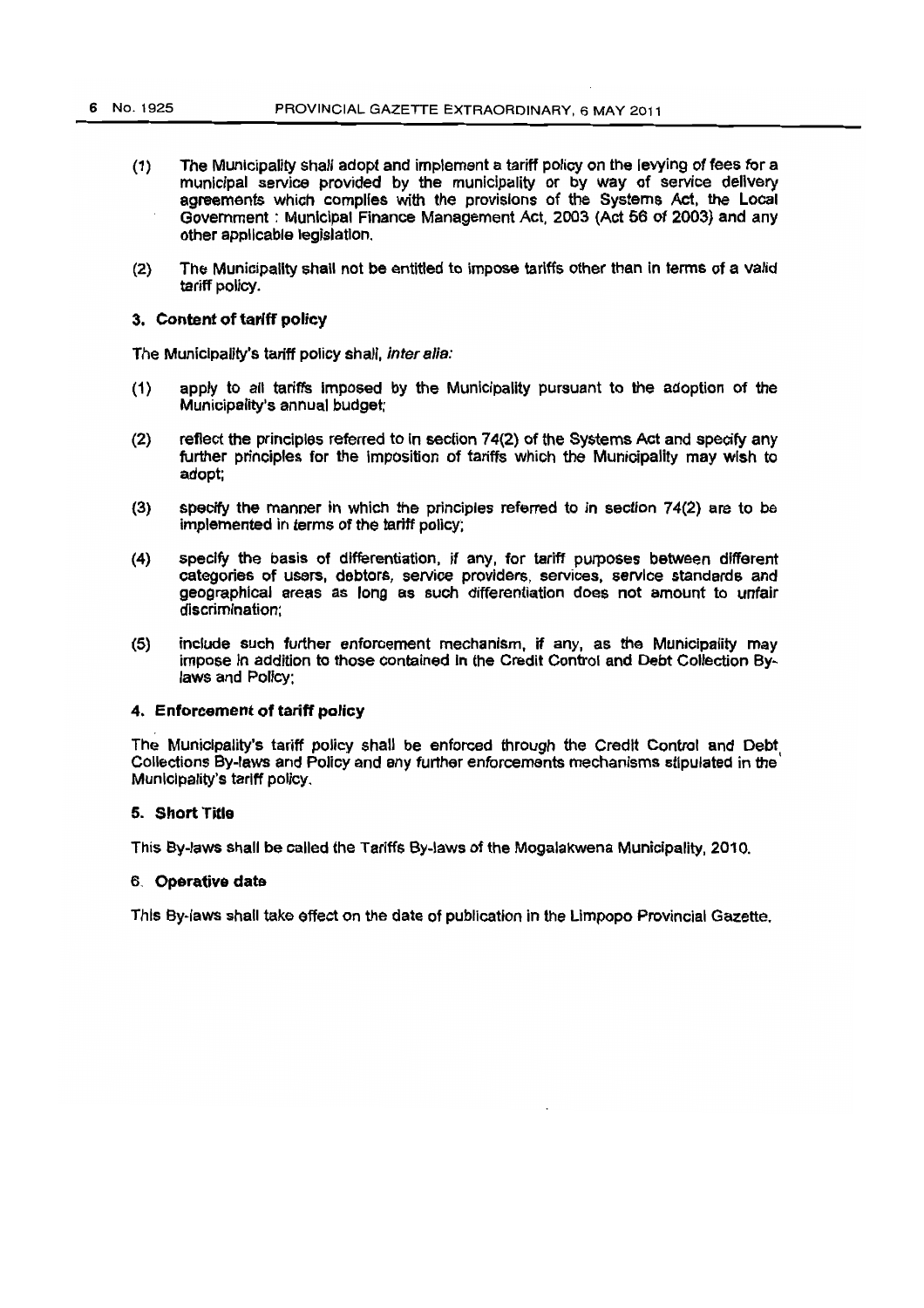# LOCAL AUTHORTIY NOTICE 167

## MOGAlAKWENA MUNICIPALITY

Notice is hereby given in terms of section 13 of the Local Govemment: Municipal Systems Act, 2000 (Act 32 of 2000) that the Council of Mogalakwena Municipality has made the bylaws set out hereunder:

# CREDIT CONTROL AND DEBT COLLECTION BY·LAWS

## WHEREAS

- (1) Section 156(2) of the Constitution authorizes a municipality to make and administer by-laws;
- (2) Sections 96 of the Systems Act provides that a municipaffty must collect all money due to it and adopt, maintain and implement a credit control and debt collection policy for this purpose; and
- (3) Section 98 of the Systems Act. determines that a municipality must adopt by-laws to give effect to the implementation and enforcement of its credit control and debt collection pOlicy.

NOW THEREFORE be It enacted by the Municipality of Mogalakwena as follows:

## 1. Interpretation

In this By-laws, unless the context otherwise indlcates-

"Constitution" means the Constitution of the Republic of South Africa. 1996 (Act 107 of 1996);

"Municipality" means the Mogalakwena Municipality;

"Systems Act" means the Local Government : Municipal Systems Act, 2000 (Act 32 of 2000);

"credit control and debt collection policy" means a credit control and debt collection policy adopted by the Municipality in terms of the System Act and this By-laws:

# 2. Adoption and Implementation of the credit control and debt collection policy

The Municipality shall adopt and Implement such credit control and debt collection policy to give effect to it.

## 3. Content of the credit control and debt collection policy

The Municipality's credit control and debt collection policy shall be compiled in accordance with the provisions of the Systems Act, Local Government: Municipal Property Rates Act. 2004 (Act 6 of 2004), Local Government: Municipal Finance Management Act, 2003 (Act 56 of 2003) and other applicable legislation.

## 4. Enforcement of credit control and debt collection policy